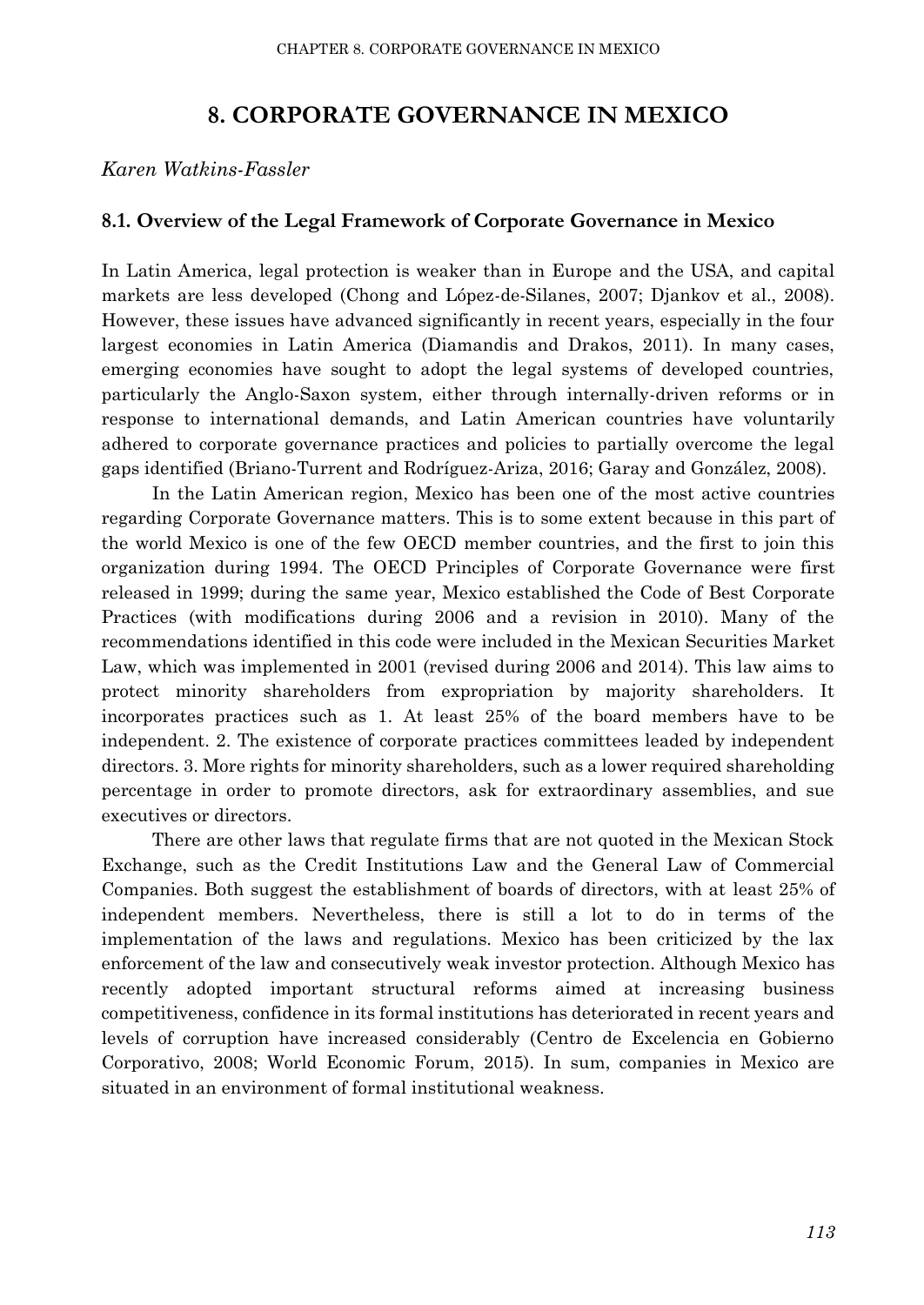## **8.2 Ownership Structures of Companies in Mexico**

Mexican companies are characterized by high ownership concentration (particularly among families), pyramid structures (i.e., groups of family businesses) and the issuance of shares without voting rights (Castañeda, 2000; San Martín-Reyna and Durán-Encalada, 2012; Santiago and Brown, 2009; Chong et al., 2009; Espinoza and Espinoza, 2012). The average ownership concentration for listed companies is 54%. Although it is well known that small and medium-sized enterprises (which account for 95% of all firms in Mexico) are mostly family businesses, a less known fact is that the majority of the firms listed on the Mexican Stock Exchange are family owned as well (Watkins-Fassler et.al, 2016). As stated by Faccio and Lang (2002), and Claessens et al. (2000), ownership concentration and family control is a solution to agent-principal conflicts in settings with low investor protection.

The predominance of family businesses in the Mexican Stock Exchange is evidenced in table 8.1. It includes balanced panel data for 89 non-financial companies listed during 2001-2015. Companies are grouped as family and non-family owned according to two definitions: 1.When a single person or family owns 30% or more of ordinary shares. This classification is in line with the European Union definition (2009) which considers a family business when a family possesses at least 25% of voting rights. 2. When a single person or family owns 51% or more of ordinary shares. Due to Mexican firms´ high ownership concentration, this superior level of shareholding in the definition of family firm is convenient, as proposed by San Martín-Reyna and Durán-Encalada (2012), and Watkins-Fassler (2017b). The table considers as well families´ influence in the administration of the companies, through a family-member CEO.

| Year  | Family Ownership <sup>1</sup> | <b>Family Ownership<sup>2</sup></b> | <b>CEO</b> Family |
|-------|-------------------------------|-------------------------------------|-------------------|
| 2001  | 0.77                          | 0.77                                | 0.31              |
| 2002  | 0.81                          | 0.75                                | 0.47              |
| 2003  | 0.77                          | 0.62                                | 0.40              |
| 2004  | 0.81                          | 0.65                                | 0.49              |
| 2005  | 0.81                          | 0.65                                | 0.46              |
| 2006  | 0.79                          | 0.61                                | 0.49              |
| 2007  | 0.82                          | 0.58                                | 0.47              |
| 2008  | 0.81                          | 0.61                                | 0.44              |
| 2009  | 0.77                          | 0.60                                | 0.45              |
| 2010  | 0.75                          | 0.55                                | 0.41              |
| 2011  | 0.71                          | 0.55                                | 0.43              |
| 2012  | 0.71                          | 0.55                                | 0.49              |
| 2013  | 0.74                          | 0.54                                | 0.45              |
| 2014  | 0.74                          | 0.53                                | 0.48              |
| 2015  | 0.75                          | 0.48                                | 0.45              |
| Total | 0.77                          | 0.58                                | 0.45              |

**Table 8.1** Predominance of Family Businesses in the Mexican Stock Exchange

*Notes:* Average annual values do not differ from the rest, at 10% significance level. 1/ Family Ownership: A single person or family owns 30% or more of ordinary shares (family control). 2/ Family Ownership: A single person or family owns 51% or more of ordinary shares (family control). CEO Family: CEOs are members of the families that own the companies (family management). Data for 89 non-financial companies listed in the Mexican Stock Market during 2001-2015.

*Source:* Own elaboration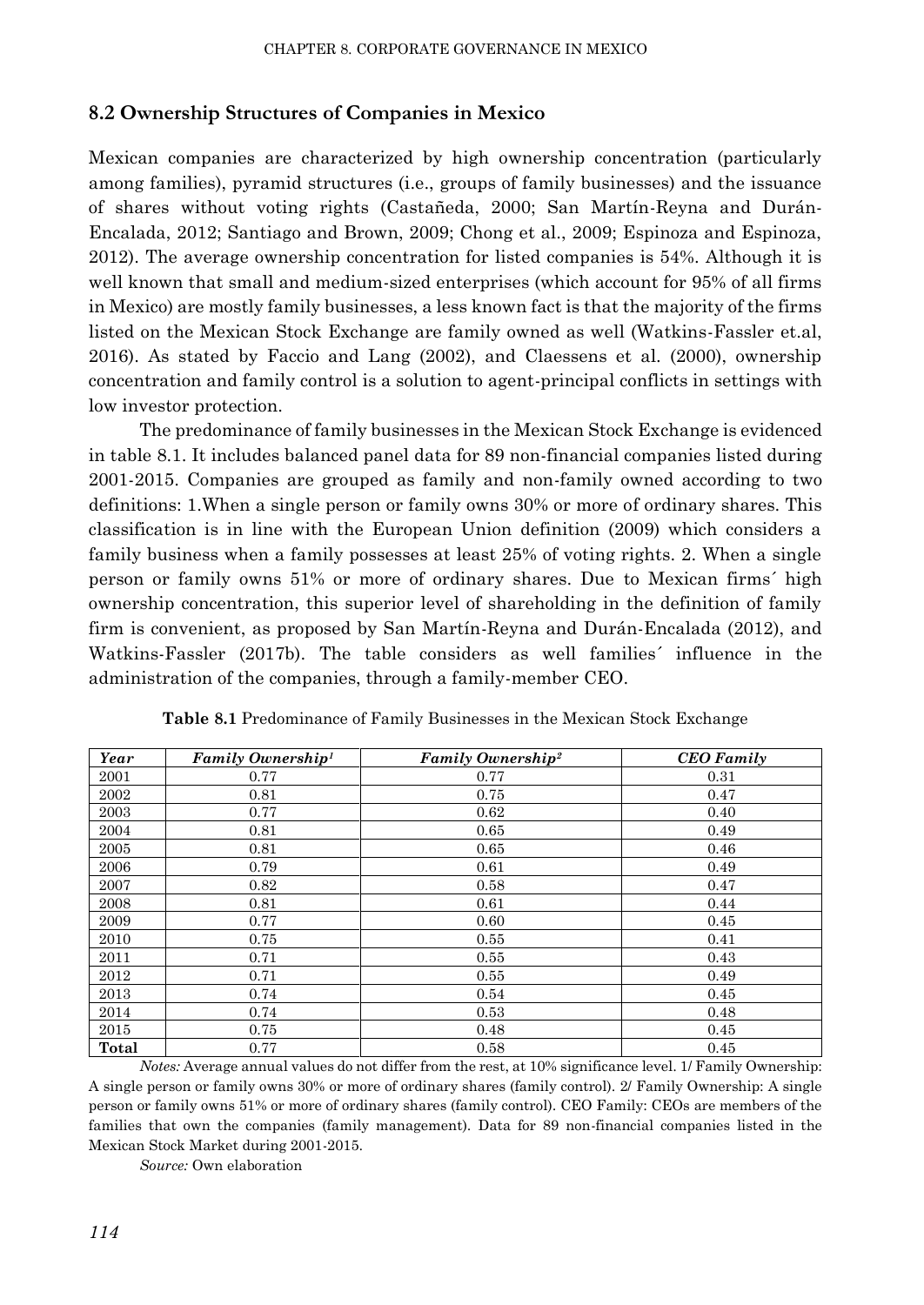It is observed that the companies under study display high ownership concentration (in family hands), stable throughout time, even when considering the crisis period (2008- 2009). On average, 77% of firms are family controlled, according to the less strict definition employed of family business (30% or more shareholding). When considering 51% or more of ordinary shares in family hands, on average family firms correspond to 58% of the sample. In addition, approximately 45% of family companies are managed by family members, percentage that does not vary significantly throughout time. Often companies´ ownership tends to re-structure during financial crises, although apparently this is not the case for Mexico. During these episodes, mergers and acquisitions take place, which should incite a reduction in family ownership concentration. According to authors such as Bena and Li (2014), these events do not favor concentrated proprietorship, as firms´ possibilities to obtain loans are limited. Nevertheless, Mexican firms´ proprietorship is quite stable in time.

## **8.3 Market for Corporate Controls (M&A)**

M&A events typically take place after performance variations, so they are related many times to CEO turnovers (see Conyon and Florou, 2002; Fee and Hadlock, 2004). In the same direction, when a company is acquired by a different controller, very often a new CEO is hired. Due to the predominance of family businesses in Mexico, control changes are not a common practice.

Table 8.2 shows the complete list of CEO turnovers for companies quoted in the Mexican Stock Market during 2002-2015 (Watkins-Fassler, 2017b). From the table it is possible to conclude that in Mexico control changes are quite rare.

| Firm               | Year | Firm           | Year | Firm           | Year | Firm          | Year | Firm           | Year | Firm             | Year | Firm           | Year | Firm             | Year |
|--------------------|------|----------------|------|----------------|------|---------------|------|----------------|------|------------------|------|----------------|------|------------------|------|
| <b>AHMSA</b>       | 2004 | <b>AZTECA</b>  | 2004 | CMR            | 2004 | <b>GCARSO</b> | 2013 | <b>GRUMA</b>   | 2007 | ICH              | 2006 | MEDICA         | 2013 | SARE             | 2011 |
| ALFA               | 2009 | <b>AZTECA</b>  | 2015 | CMR            | 2009 | $_{\rm GCC}$  | 2015 | <b>GRUMA</b>   | 2010 | IDEAL            | 2009 | MEDICA         | 2015 | SARE             | 2012 |
| <b>ALSEA</b>       | 2007 | <b>BACHOCO</b> | 2010 | <b>CNCI</b>    | 2005 | GEO           | 2015 | <b>GRUMA</b>   | 2011 | <b>KIMBER</b>    | 2007 | <b>MEXCHEM</b> | 2010 | SARE             | 2015 |
| <b>ALSEA</b>       | 2009 | <b>BEVIDES</b> | 2002 | <b>COLLADO</b> | 2013 | <b>GEUPEC</b> | 2009 | <b>GRUMA</b>   | 2012 | KUO              | 2014 | <b>MEXCHEM</b> | 2012 | TELMEX           | 2006 |
| <b>ALSEA</b>       | 2010 | <b>BEVIDES</b> | 2003 | <b>CONVER</b>  | 2004 | <b>GEUPEC</b> | 2010 | <b>HILASAL</b> | 2007 | <b>KUO</b>       | 2015 | <b>OMA</b>     | 2009 | TMM              | 2007 |
| <b>ALSEA</b>       | 2015 | <b>BEVIDES</b> | 2007 | <b>CONVER</b>  | 2007 | <b>GEUPEC</b> | 2011 | <b>HOGAR</b>   | 2004 | LAB              | 2015 | <b>OMA</b>     | 2011 | <b>TMM</b>       | 2009 |
| <b>ASUR</b>        | 2002 | <b>BEVIDES</b> | 2011 | <b>CONVER</b>  | 2012 | GISSA         | 2006 | <b>HOGAR</b>   | 2005 | <b>MASECA</b>    | 2005 | <b>PASA</b>    | 2010 | <b>VITRO</b>     | 2008 |
| <b>ASUR</b>        | 2006 | CABLE          | 2002 | <b>CYDSASA</b> | 2004 | <b>GISSA</b>  | 2008 | HOGAR          | 2007 | <b>MASECA</b>    | 2006 | <b>PEÑOLES</b> | 2008 | VITRO            | 2013 |
| <b>ASUR</b>        | 2011 | CABLE          | 2012 | <b>ELEKTRA</b> | 2007 | <b>GISSA</b>  | 2014 | <b>HOGAR</b>   | 2008 | MASECA           | 2013 | <b>POCHTEC</b> |      | 2007 WALMEX      | 2004 |
| <b>ASUR</b>        | 2013 | CABLE          | 2013 | <b>ELEKTRA</b> | 2012 | <b>GMARTI</b> | 2007 | <b>HOGAR</b>   | 2010 | MAXCOM           | 2008 | <b>POSADAS</b> |      | 2006 WALMEX      | 2009 |
| <b>AUTLAN 2005</b> |      | <b>CEMEX</b>   | 2014 | <b>ELEKTRA</b> | 2015 | <b>GMD</b>    | 2005 | ICA            |      | 2006 MAXCOM      | 2009 | <b>POSADAS</b> | 2011 | <b>WALMEX</b>    | 2014 |
| <b>AUTLAN 2012</b> |      | <b>CICSA</b>   | 2007 | <b>FEMSA</b>   | 2014 | GMODELO 2013  |      | ICA            |      | 2012 MAXCOM 2011 |      | <b>PYP</b>     |      | 2009 WALMEX 2015 |      |
| AUTLAN 2013        |      | CIE            | 2008 | GAP            | 2007 | GPH           | 2015 | ICA            |      | 2015 MAXCOM      | 2013 | SAB            | 2008 |                  |      |
| <b>AXTEL</b>       |      | 2015 CMOCTEZ   | 2009 | GAP            | 2010 | <b>GRUMA</b>  | 2005 | ICH            | 2004 | MEDICA           | 2010 | SARE           | 2006 |                  |      |

**Table 8.2** CEO Turnovers in Mexico

*Note:* Turnovers that coincide with a change in ownership are shown in bold and italics. *Source:* Own elaboration.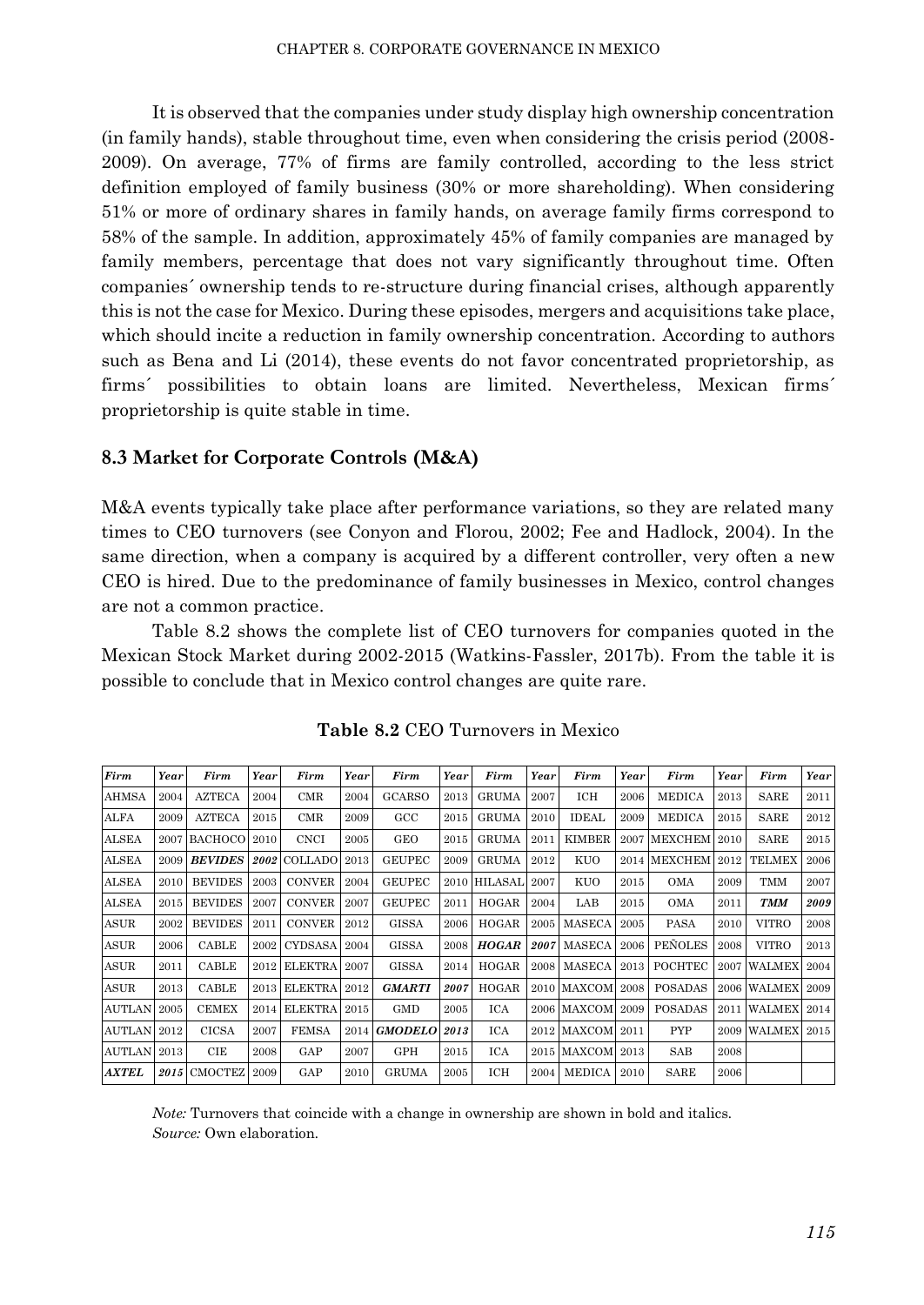In fact, from a total of 110 CEO turnovers, only 6 (5%) coincided with a change in ownership: BEVIDES 2002 (who was experiencing negative ROA from 2001 till 2002, and from 2003 on this was no longer the case), GMARTI 2007 (ROA was positive during all quoted years; the firms´ main shareholder and the Board of Directors accepted a tender offer), HOGAR 2007 (ROA was negative from 2005 till 2011), TMM 2009 (afterwards there was a positive performance effect), GMODELO 2013 (it was sold to Anheuser-Busch International Holdings), and AXTEL 2015 (it was suffering loses in 2014 and merged with ALESTRA). It is interesting to notice that there has never been a hostile takeover in the Mexican Stock Market, in part due to the high levels of family ownership concentration.

## **8.4 Board of Directors Practices**

In environments of formal institutional weakness, as is the case in Mexico, listed family companies that professionalize their management by hiring a non-family CEO (thus alleviating the principal-principal problem), tend to retain control of the firm by appointing a family member as Chair of the Board of Directors (COB) (thus alleviating the agent-principal problem-Stewart and Hitt, 2012; Lien and Li, 2014). When considering 51% or more of ordinary shares in family hands for the definition of family business, during the period 2001-2015 there are 52 non-financial family companies listed on the Mexican Stock Market. From this balanced panel it is observed that on average CEOs are members of the owner families in only 45% of cases, in contrast to 90% of the COBs. In addition, duality (when the CEO and COB is the same person) occurs in approximately 28% of the cases.

Moreover, the choice of managers and directors in family firms is often strongly influenced by personal friendship or family ties (Songini et al., 2013). Specifically, external directors generally have close connections to family members (Ward and Handy, 1988; Corbetta and Tomaselli, 1996). Although companies comply with independency requirements (the Mexican stock exchange regulations request at least 25% of board members to be independent-in practice this percentage is on average 45%), independent directors might not be really independent (García-Ramos and García-Olalla, 2011), which limits their effectiveness and possibility to counter-balance families´ control. The definition used for an independent board member in Mexico takes into account family ties and direct relationships within the company (shareholders, employees, providers, creditors, clients, etc.); it does not account for other types of relations, such as friendship.

Mexican family business groups are characterized by the presence of a wellestablished social structure among participating firms. Hence, interlocking directorates tend to be more frequent and powerful, as suggested by Dyck and Zingales (2004), Berglof and Claessens (2006), and Uddin and Choudhury (2008). An interlock is formed when an individual initially affiliated with one firm (in the role of CEO or COB, for instance) also joins the board of another firm (Mizruchi, 1996). About 50% of the COBs of the 52 listed Mexican family firms participated in such business networks, simultaneously holding up to six positions on different boards. Regarding CEO interlocks, these are observed in 24%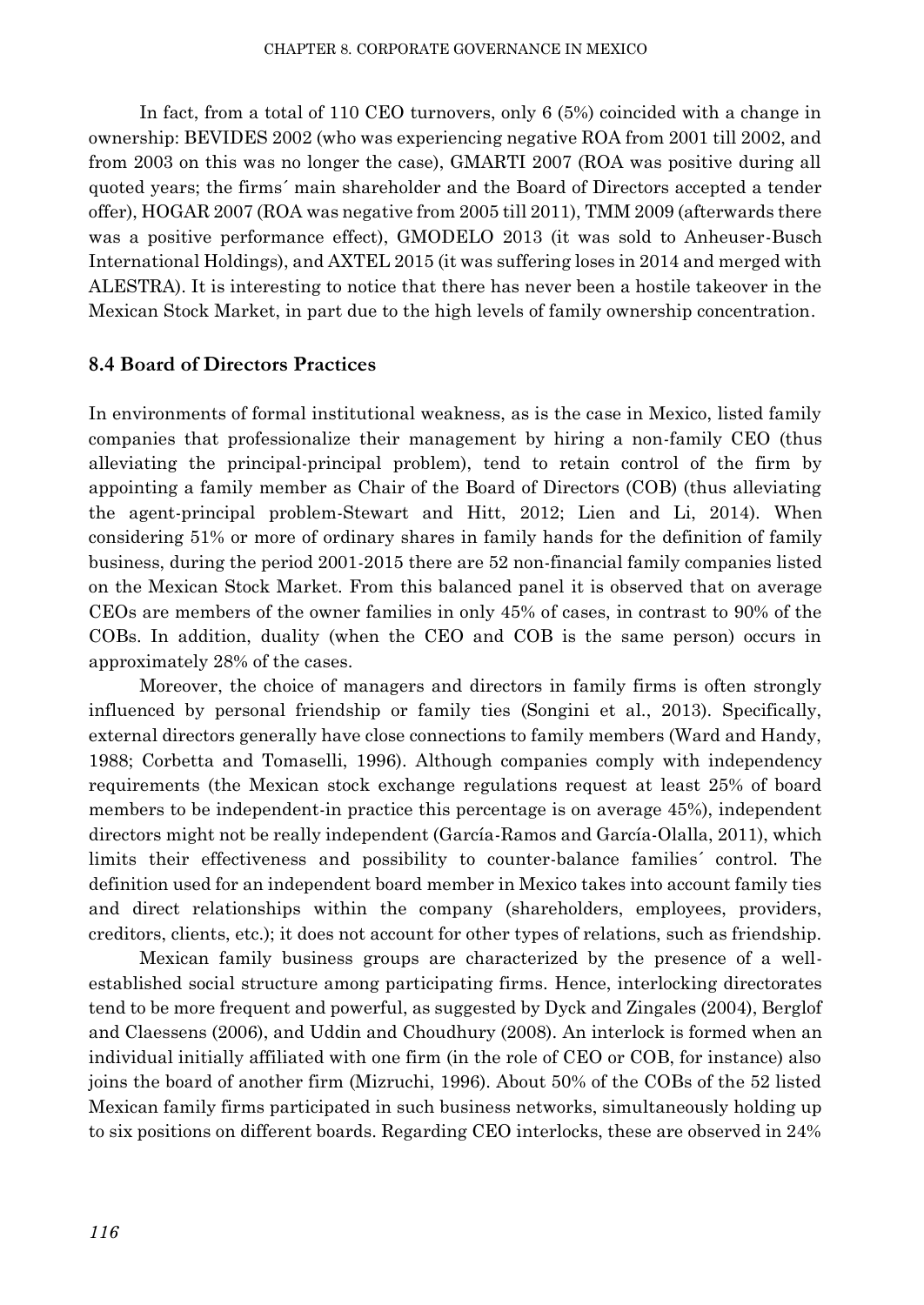of the study population, where CEOs were found to hold positions in up to three boards in any given year.

# **8.5 Directors' Remuneration Practices**

In Mexico, it is not mandatory to disclose individual managers' and directors' remuneration, only aggregate amounts. Neither are companies required to reveal the pay gap between CEOs and other executives or directors. According to Business Insider (2015), the ratio of CEO pay to average worker in Mexico is 47:1, one of the biggest for an OECD country. In addition, existing data provides information on the execution of executive stock options (a financial incentive contingent to results), not the value itself. Therefore, studies on directors´ remuneration usually require the application of surveys. The First Survey on Corporate Governance in Mexico (2011-by PWC) shows that 50% of the 130 companies surveyed pay their directors less than US\$900 a month. In addition, 50% of the firms do not have compensation plans congruent to executives´ performance. In Mexico, most of managers´ and directors´ remuneration is flat, accounting for 70-80% of total financial incentives. There are not many changes observed with the Second and Third Surveys on Corporate Governance in Mexico (2013, 2015-PWC).

In a study on monetary incentives and firm performance for Mexican listed companies, Watkins-Fassler (2017a) finds that mean values for the execution of executive stock options do not fluctuate significantly in time. However, in less than half of the cases CEOs exercised this right. In addition, CEOs´ remuneration shows a clear ascending tendency throughout time. In Mexican companies this phenomenon started in 2003, and although profits declined significantly during the worse crisis year (2009), on average chief executive officers did not share the losses. Nevertheless, there seems to be comparatively more wage volatility during 2009, which highlights the greater business instability arising during the crisis period.

## **8.6 Shareholder's Rights Protection**

The effectiveness of shareholders´ protection mechanisms in Mexico differs from developed countries, mainly when considering Anglo-Saxon nations: a) there is a greater probability that boards of directors in Mexico are under the influence of controlling shareholders, who might not perform their legitimate fiduciary duty to safeguard minority shareholders´ and other stakeholders´ interests; b) the ownership structure is concentrated in the hands of the controlling family or families, who tend to appoint family members as board chairs and CEOs; and c) formal institutional protection is often corrupted, or not enforced (Santiago and Brown, 2009).

The Doing Business 2017 report ranks Mexico as country 53 (out of 190) in the indicator for Protecting Minority Investors. This index covers several governance safeguards with respect to disclosure, director liabilities, and simplicity to bring a lawsuit, shareholder rights, corporate transparency, and protection against expropriation from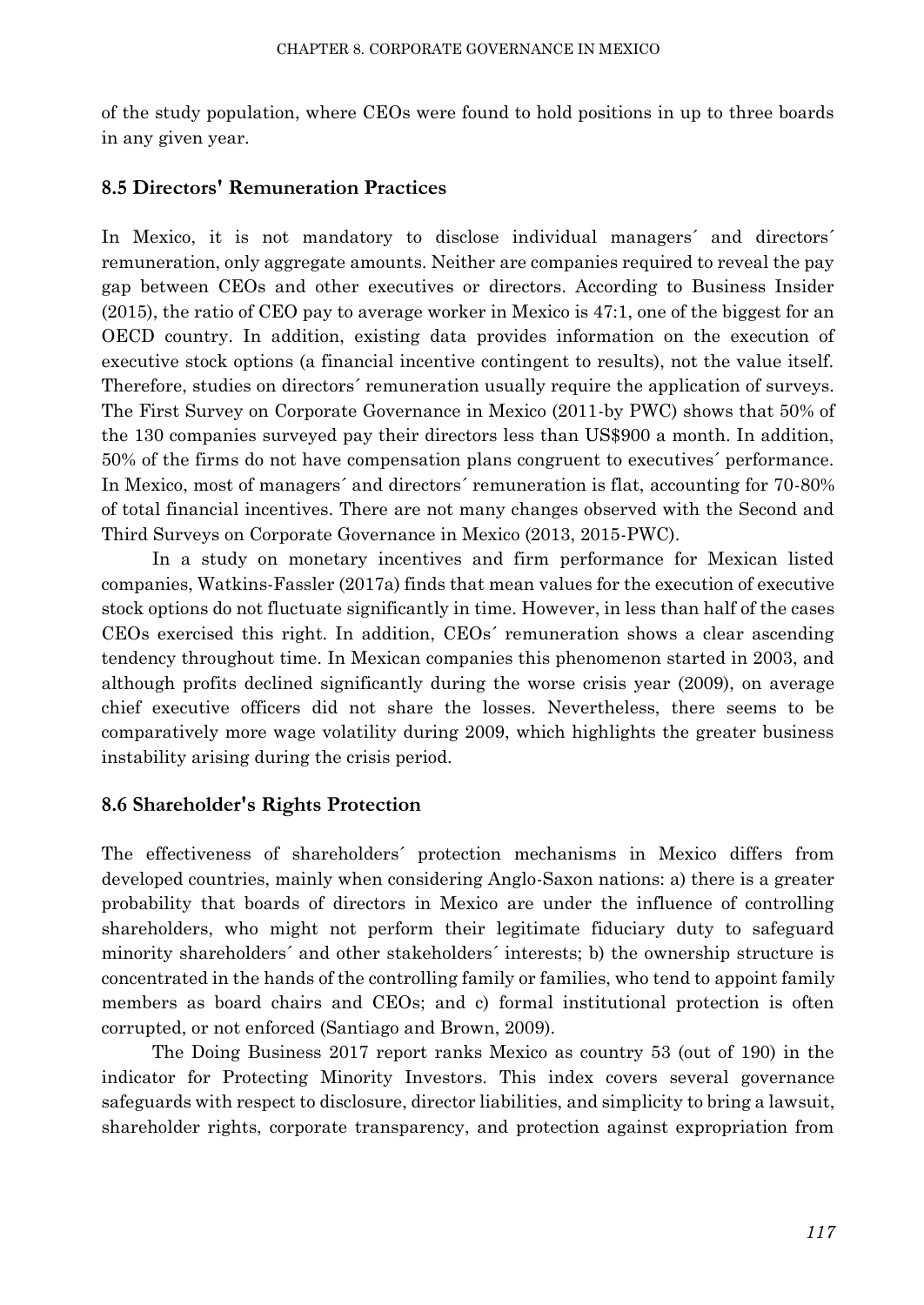majority shareholders. All Anglo-Saxon countries- except for Australia- perform better than Mexico in this indicator, as shown in table 8.3.

| <b>Anglo-Saxon Countries</b> | Rank |
|------------------------------|------|
| New Zealand                  |      |
| UΚ                           |      |
| Canada                       |      |
| Ireland                      | L 67 |
| USA                          |      |
| Australia                    | 63   |

**Table 8.3** Protecting Minority Investors

*Source:* Doing Business 2017 Report

As a means to protect minority shareholders from expropriation by majority shareholders, the Mexican Securities Market Law states that at least 25% of the members of listed companies´ board of directors have to be independent. The presence of independent board members (those not related with the company itself) reduces agency costs between managers and shareholders (Coles et al., 2008), and between majority and minority shareholders (Santiago and Brown, 2009). Independent board members attract more investment into the companies; they favor business accountability and due to reputational concerns, they are more willing to look after profit maximization strategies and more eager to fire a CEO when the firm is not performing well.

However, the usefulness of an independent board member depends on several individual and environmental factors. The main personal attributes deal with his (her) experience, capabilities, professional prestige, ethics, assertiveness, and actualization. With respect to issues in the business environment, independent directors' efficacy rests on their real degree of independency and majority shareholders´ willingness to share corporate information with them and take into account their positions (Castañeda, 2005; Silva-Méndez and Alonso-Gómez, 2013).

The study by Silva-Méndez and Alonso-Gómez (2013) questions the success of independent directors in Mexican firms, according to the evidence obtained from 10 indepth interviews. The same interrogation arises when considering the 52 non-financial family companies listed on the Mexican Stock Market during the period 2001-2015. Board´s independency favours firm performance (measured by return on assets-ROA) when the CEO is not a family member. However, when the CEO belongs to the family that owns the firm, board´s independency negatively affects ROA. Family-member CEOs have more power, which increases the odds of centralized decision-making. In such cases, it is more difficult for the board of directors to oppose CEO´s guidelines, especially for those directors that are not part of the controlling family.

## **8.7 Shareholder Activism**

The Mexican law does not provide any special rights for institutional investors or particular shareholder groups. Minority investors are better protected in listed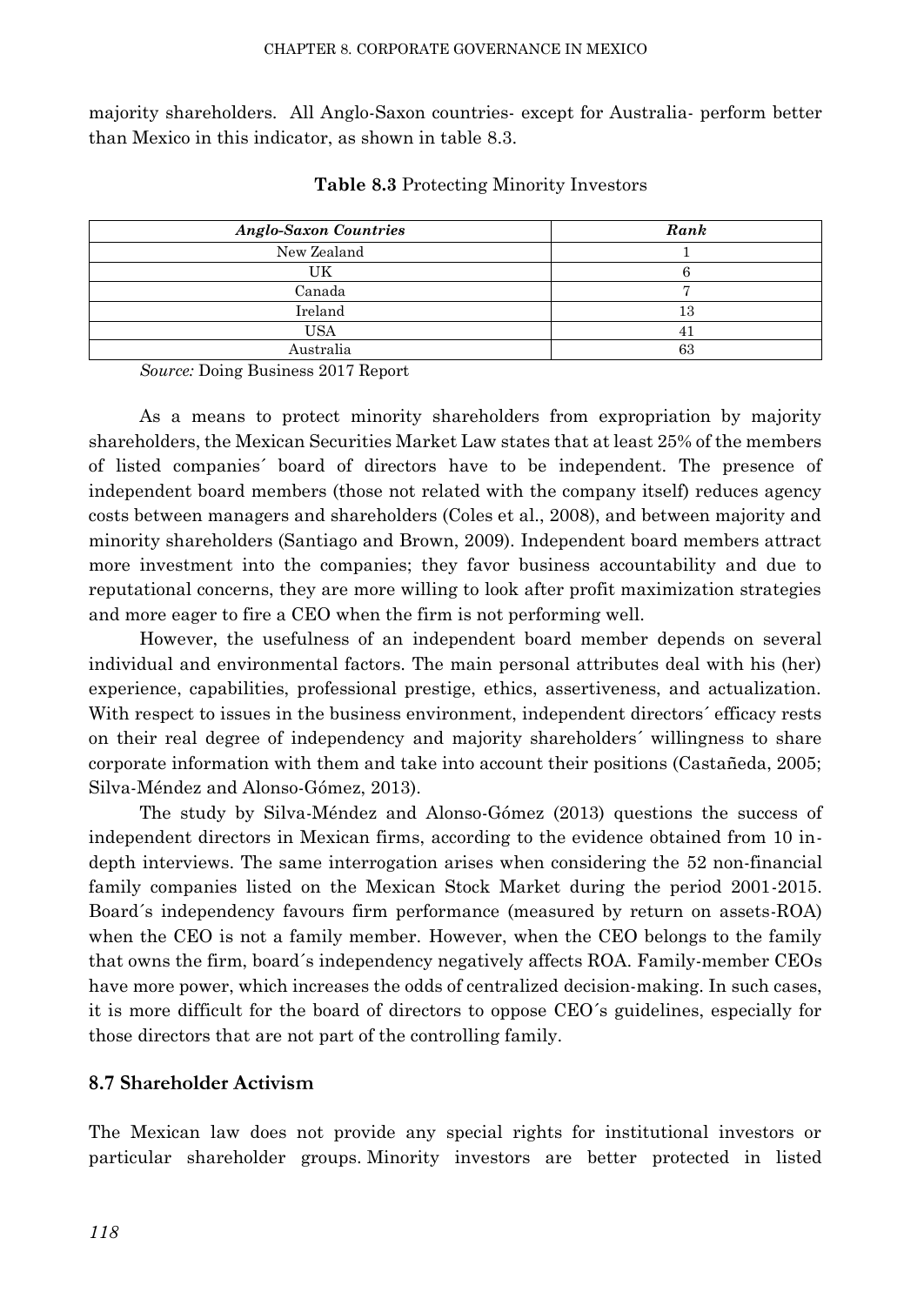companies, having the right to appoint a board member, ask for shareholders´ assemblies, and postpone for three days a vote with 10% shareholding. In order to legally oppose to controllers´ decisions, minority shareholders must consolidate 20% shareholding. In addition, for initiating a lawsuit against directors, 5% voting rights is required. Nevertheless, in practice, it is difficult to rely on the Mexican court system (OECD, 2008).

Institutional investors in Mexico correspond to foreign and local pension funds and mutual funds. They tend to acquire minority stakes in the stock market, mostly fixed income instruments. Therefore, they are more interested in credit ratings than in corporate governance issues and consequently act as passive stakeholders. Their lack of involvement is also due to the high ownership concentration and family nature observed in most listed Mexican firms (Arcudia-Hernández, 2012).

## **8.8 Corporate Governance and Firm Performance**

La Porta et al. (1999) suggested that high concentration of ownership impedes the development of capital markets, thus limiting access to financial resources and investment. This, in turn, brings about high financing costs, higher levels of corporate risk and poorer business performance. The inverse relation between ownership concentration and business results has also been observed by Baek et al. (2004) and Maury (2006), who reported that majority shareholders (especially in family-owned companies) tend to expropriate minority shareholders, with acts that are detrimental to business interests. In times of financial crisis, this type of expropriation is particularly common, and so its harmful effects on corporate results and on the economy, in general, are even greater. On the other hand, Bunkanwanicha et al. (2008) and Boubakri et al. (2005) point out that a high concentration of ownership can reduce the agency problem and promote business performance, because majority owners are motivated to closely monitor business outcomes, in order to maximize the value of the firm. A high ownership concentration (particularly among family members) favours the establishment of longterm relationships in companies, with a corresponding positive impact on investment and performance, even in times of financial crisis. Finally, some studies have observed no relationship at all between ownership concentration and business performance (Demsetz and Villalonga, 2001), while others have reported it to be non-linear (McConnell and Servaes, 1990).

A recent study by Watkins-Fassler (2017b) indicates that Mexican listed family controlled firms outperform non-family companies. This intimate entrepreneurial environment benefits corporate results, as it promotes long-term relationships and responsible management (Henssen et al., 2014; Fernando et al., 2014). In Latin American and other emerging markets, where external Corporate Governance mechanisms - such as the implementation of laws and regulations - do not function as efficiently as in developed economies (Boubakri et al., 2005; Chong and Lopez-de-Silanes, 2007), firms rely more on internal governance schemes - such as family proprietorship - for stakeholder protection and consequently investor confidence (La Porta et al., 1999; Steier, 2009). Families´ reputation is a key element for companies´ long-term success, which provides a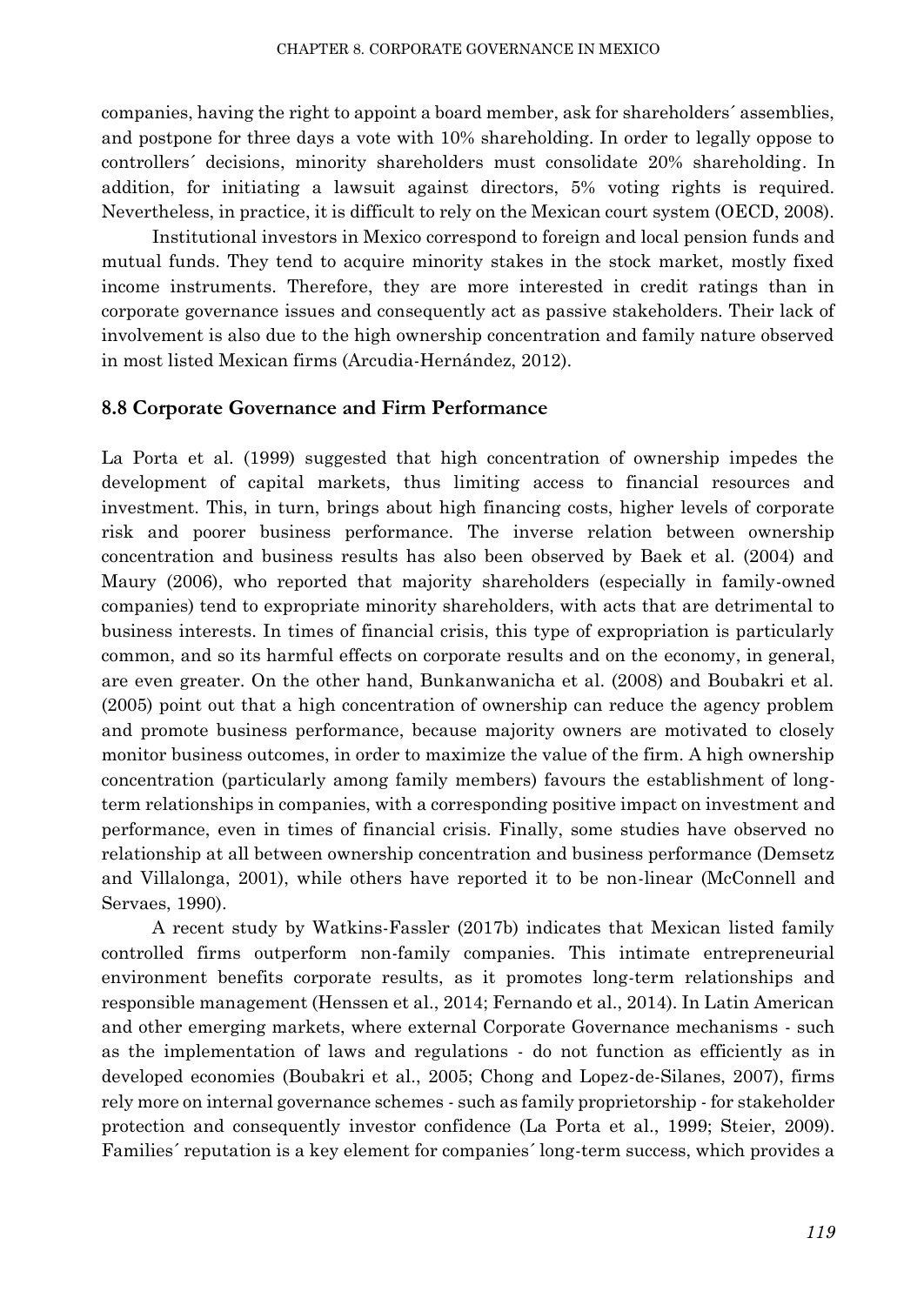counterbalance against expropriation of minority shareholders and creditors (Bunkanwanicha et al., 2008; Estrin and Prevezer, 2011).

In addition, Watkins-Fassler (2017b) finds that during the most recent financial crisis (2008-2009), CEOs who are members of the controlling families had a significant favorable impact on Mexican firm performance. Family CEOs can reduce conflicts between managers and shareholders (Jensen and Meckling, 1976; Peng and Jiang, 2010), which is beneficial for the firms. A family-member CEO is more committed to the company, and usually has more experience and information on the business (Bertrand and Schoar, 2006). Through a family-member CEO, it is easier to align objectives and reduce opportunistic behaviors, resulting in efficient resource and risk management (Galve, 2002). This is especially relevant during crisis times, when asymmetric information and business risk increases. Also, family CEOs can access resources and reduce information constraints through their networks and interlocking directorate practices, which are above all beneficial when dealing with turbulent periods of time (Sitthipongpanich and Polsiri, 2015; Watkins-Fassler et al., 2017c).

## **8.9 Corporate Social Responsibility**

Corporate Social Responsibility (CSR) is leaded by CEMEFI, the Mexican Philanthropic Center. CEMEFI was founded in 1998; during 2001, it created the Socially Responsible Business Distinction, to honor Mexican and other Latin American firms for their CSR best practices. During 2017, 1354 Mexican companies received this award (most being big businesses), which corresponds only to 0.19% of all officially registered firms (696333 in total). In addition to this distinction, there are several other local efforts to recognize CSR activities, such as Great Place to Work and Great Businesses lists. In the public arena, the Federal Attorney of Environmental Protection (PROFECA) certifies sustainable firms, if requested. During 2017 there were around 2100 socially responsible companies recognized through this certification.

During 2011, the Mexican Stock Market introduced a green index. It groups sustainable companies, committed with the environment and with their stakeholders. Initially 23 companies integrated this index; in 2017, this number increased to 30 firms, which represents about 22 percent of Mexican publicly traded corporates.

With respect to international standards, very few Mexican companies report according to GRI´s framework. During 2017, only 19 Mexican organizations integrated GRI´s Sustainability Disclosure Database. All of them operated in the Latin American and Caribbean region, and most were US and European affiliates or subsidiaries.

#### **References**

- 1. Arcudia-Hernández, C.E. (2012). El activismo de los inversionistas institucionales en el gobierno de las grandes sociedades. *Contaduría y Administración, 57(4)*, 35-54.
- 2. Baek, J.S., Kang, J.K., & Park, K.S. (2004). Corporate governance and firm value: Evidence from the Korean financial crisis. *Journal of Financial Economics, 71(2)*, 265–313. https://doi.org/10.1016/S0304-405X(03)00167-3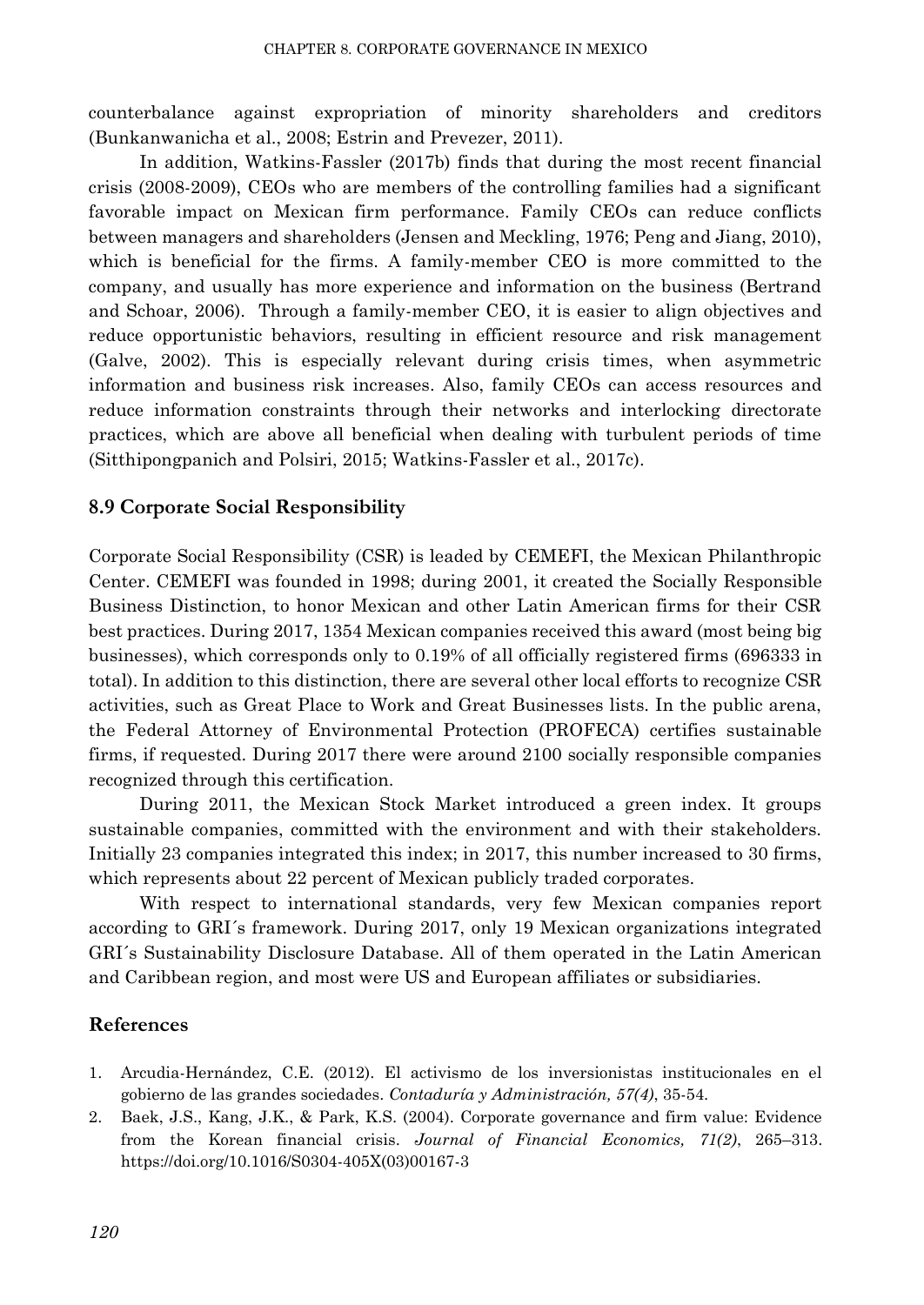- 3. Bena, J. & Li, K. (2014). Corporate innovations and mergers and acquisitions, *Journal of Finance, 69(5)*, 1923-1960. https://doi.org/10.1111/jofi.12059
- 4. Berglof, E. & Claessens, S. (2006). Enforcement and good corporate governance in developing countries and transition economies. *The World Bank Research Observer, 21(1),* 121-50. https://doi.org/10.1093/wbro/lkj005
- 5. Bertrand, M. & Schoar, A. (2006). The role of family in family firms. *Journal of Economic Perspectives, 20(2)*, 73-96. https://doi.org/10.1257/jep.20.2.73
- 6. Briano-Turrent, G.C., & Rodríguez-Ariza, L. (2016). Corporate governance ratings on listed companies: An institutional perspective in Latin America. *European Journal of Management and Business Economics, 25(2)*, 63-75. http://dx.doi.org/10.1016/j.redeen.2016.01.001
- 7. Boubakri, N., Cosset, J.C., & Guedhami, O. (2005). Postprivatization corporate governance: The role of ownership structure and investor protection. *Journal of Financial Economics, 76 (2)*, 369-399. https://doi.org/10.1016/j.jfineco.2004.05.003
- 8. Bunkanwanicha, P., Gupta, J., & Rokhim, R. (2008). Debt and entrenchment: Evidence from Thailand and Indonesia. *European Journal of Operational Research, 185 (3)*, 1578-1595. https://doi.org/10.1016/j.ejor.2006.08.025
- 9. Casta-eda, G. (2000). Governance of large corporations in Mexico and productivity implications. Abante. *Studies in Business Management, 3(1)*, 57-89.
- 10. Casta-eda, G. (2005). Consequences of firms' relational financing in the aftermath of the 1995 Mexican banking crisis. *Journal of Applied Economics, 8(1)*, 53-79.
- 11. Centro de Excelencia en Gobierno Corporativo (2008). Gobierno corporativo en México: Progresos recientes, Boletín Consilium.
- 12. Chong, A., & López-de-Silanes, F. (2007). Corporate governance in Latin America, Washington D.C.: Inter-American Development Bank.
- 13. Chong, A., Guillén, J., & López-de-Silanes, F. (2009). Corporate governance reform and firm value in Mexico: An empirical assessment. *Journal of Economic Policy Reform, 12(3)*, 163-188. https://doi.org/10.1080/17487870903105346
- 14. Claessens, S., Djankov, S., & Xu, L.C. (2000). Corporate performance in the East Asian financial crisis. *The World Bank Research Observer, 15(1)*, 23-46. https://doi.org/10.1093/wbro/15.1.23
- 15. Coles, J. L., Daniel, N.D., & Naveen, L. (2008). Boards: Does one size fit all? *Journal of Financial Economics, 87(2)*, 329-356. https://doi.org/10.1016/j.jfineco.2006.08.008
- 16. Conyon, M. & Florou, A. (2002). Top executive dismissal, ownership and corporate performance. *Accounting and Business Research, 32(4)*, 209-225. https://doi.org/10.1080/00014788.2002. 9728971
- 17. Corbetta, G. & Tomaselli, S. (1996). Boards of directors in Italian family businesses. *Family Business Review, 9*, 403-421. https://doi.org/10.1111/j.1741-6248.1996.00403.x
- 8. Demsetz, H., & Villalonga, B. (2001). Ownership structure and corporate performance. *Journal of Corporate Finance, 7*, 209-233. https://doi.org/10.1016/S0929-1199(01)00020-7
- 19. Diamandis, P. F., & Drakos, A. A. (2011). Financial liberalization, exchange rates and stock prices: Exogenous shocks in four Latin America countries. *Journal of Policy Modeling, 33(3)*, 381-394. https://doi.org/10.1016/j.jpolmod.2010.11.004
- 20. Djankov, S., La Porta, R., & López-de-Silanes, F. (2008). The law and economics of self-dealing. *Journal of Financial Economics, 88(3)*, 430-465. https://doi.org/10.1016/j.jfineco.2007.02.007
- 21. Dyck, A., & Zingales, L.(2004). Private benefits of control: An international comparison. *Journal of Finance, 59(2)*, 5637-6000. https://doi.org/10.1111/j.1540-6261.2004.00642.x
- 22. Espinoza, T., & Espinoza, N. (2012). Family business performance: Evidence from Mexico. *Cuadernos de Administración, 25(44)*, 39-61.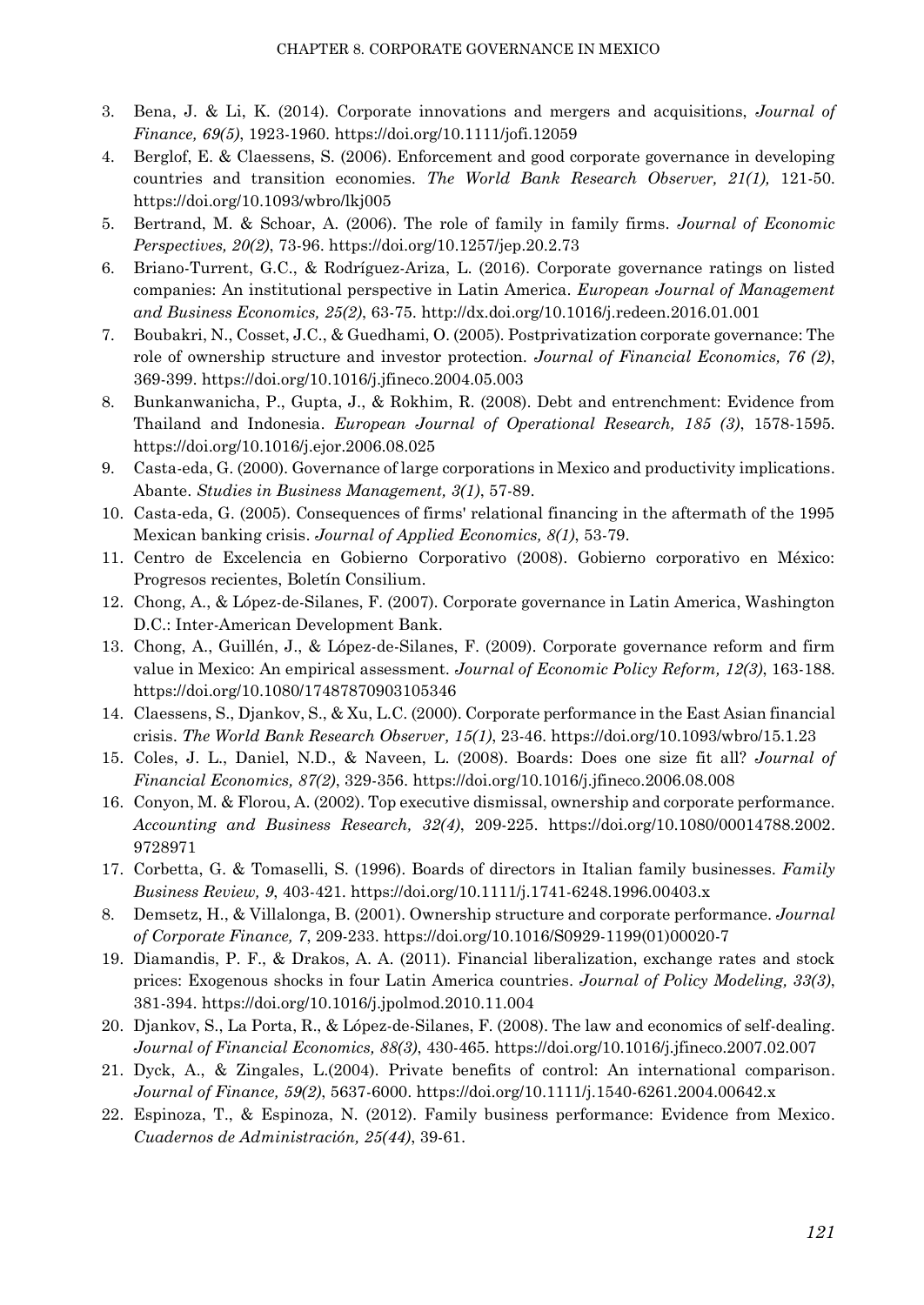- 23. Estrin, S., & Prevezer, M. (2011). The role of informal institutions in corporate governance: Brazil, Russia, India, and China compared. *Asia Pacific Journal of Management, 28(1)*, 41-67. https://doi.org/10.1007/s10490-010-9229-1
- 24. European Commission (2009). Overview of family-business-relevant issues: research, networks, policy measures and existing studie, European Commission.
- 25. Faccio, M. & Lang, L.H.P. (2002). The ultimate ownership of Western European corporations. *Journal of Financial Economics, 65(3)*, 365-395. https://doi.org/10.1016/S0304-405X(02)00146-0
- 26. Fee, C.E. & Hadlock, C.J. (2004). Management turnover across the corporate hierarchy. *Journal of Accounting and Economics, 37 (1)*, 3-38. https://doi.org/10.1016/j.jacceco.2003.11.003
- 27. Fernando, G. D., Schneible, R. A., & Suh, S. H. (2014). Family firms and institutional investors, *Family Business Review, 27(4)*, 328–345. https://doi.org/10.1177/0894486513481474
- 28. Galve, C. (2002). Propiedad y gobierno: La empresa familiar. *Ekonomiaz, 50 (2)*, 158-181
- 29. Garay, U., & González, M. (2008). Corporate governance and firm value: The case of Venezuela. *Corporate Governance: An International Review, 16(3)*, 194-210.
- 30. García-Ramos, R., & García-Olalla, M. (2011). Board characteristics and firm performance in public founder-and nonfounder-led family businesses. *Journal of Family Business Strategy, 2(4)*, 220-231. https://doi.org/10.1016/j.jfbs.2011.09.001
- 31. Henssen, B., Voordeckers, W., Lambrechts, F., & Koiranen, M. (2014). The CEO autonomy– stewardship behavior relationship in family firms: The mediating role of psychological ownership. *Journal of Family Business Strategy, 5,* 312–322. https://doi.org/10.1016/ j.jfbs.2014.01.012
- 32. Jensen, M., & Meckling, W. (1976). Theory of the firm: Managerial behavior, agency costs and ownership structure. *Journal of Financial Economics, 3*, 305-360. https://doi.org/10.1016/0304- 405X(76)90026-X
- 33. La Porta, R., Lopez-de-Silanes, F., & Shleifer, A. (1999). Corporate ownership around the world, *The Journal of Finance, 54(2)*, 471-517. https://doi.org/10.1111/0022-1082.00115
- 34. Lien, Y. C., & Li, S. (2014). Professionalization of family business and performance effect. *Family Business Review, 27(4)*, 346-364. https://doi.org/10.1177/0894486513482971
- 35. Maury, B. (2006). Family ownership and firm performance: Empirical evidence from Western European corporations. *Journal of Corporate Finance, 12(2),* 321-341. https://doi.org/10.1016/j.jcorpfin.2005.02.002
- 36. McConnell, J. J. & Servaes, H. (1990). Additional evidence on equity ownership and corporate value. *Journal of Financial Economics, 27(2)*, 595-612. https://doi.org/10.1016/0304- 405X(90)90069-C
- 37. Mizruchi, M. S. (1996). What do interlocks do? An analysis, critique and assessment of research on interlocking directorates. *Annual Review of Sociology, 22(1)*, 271–298. https://doi.org/10.1146/annurev.soc.22.1.271
- 38. OECD (2008). The role of institutional investors in promoting good corporate governance practices in Latin America: The case of Mexico.
- 39. Peng, M., & Jiang, Y. (2010). Institutions behind family ownership and control in large firms, *Journal of Management Studies, 47(2)*, 253-273. https://doi.org/10.1111/j.1467- 6486.2009.00890.x
- 40. San Martín-Reyna, J.M. & Durán-Encalada, J.A. (2012). The relationship among family business, corporate governance, and firm performance: Evidence from the Mexican stock exchange. *Journal of Family Business Strategy, 3,* 106-117. https://doi.org/10.1016/ j.jfbs.2012.03.001
- 41. Santiago, M., & Brown, C. J. (2009). An empirical analysis of Latin American board of directors and minority shareholders' rights. *Forum Empresarial, 14(2)*, 1-18.